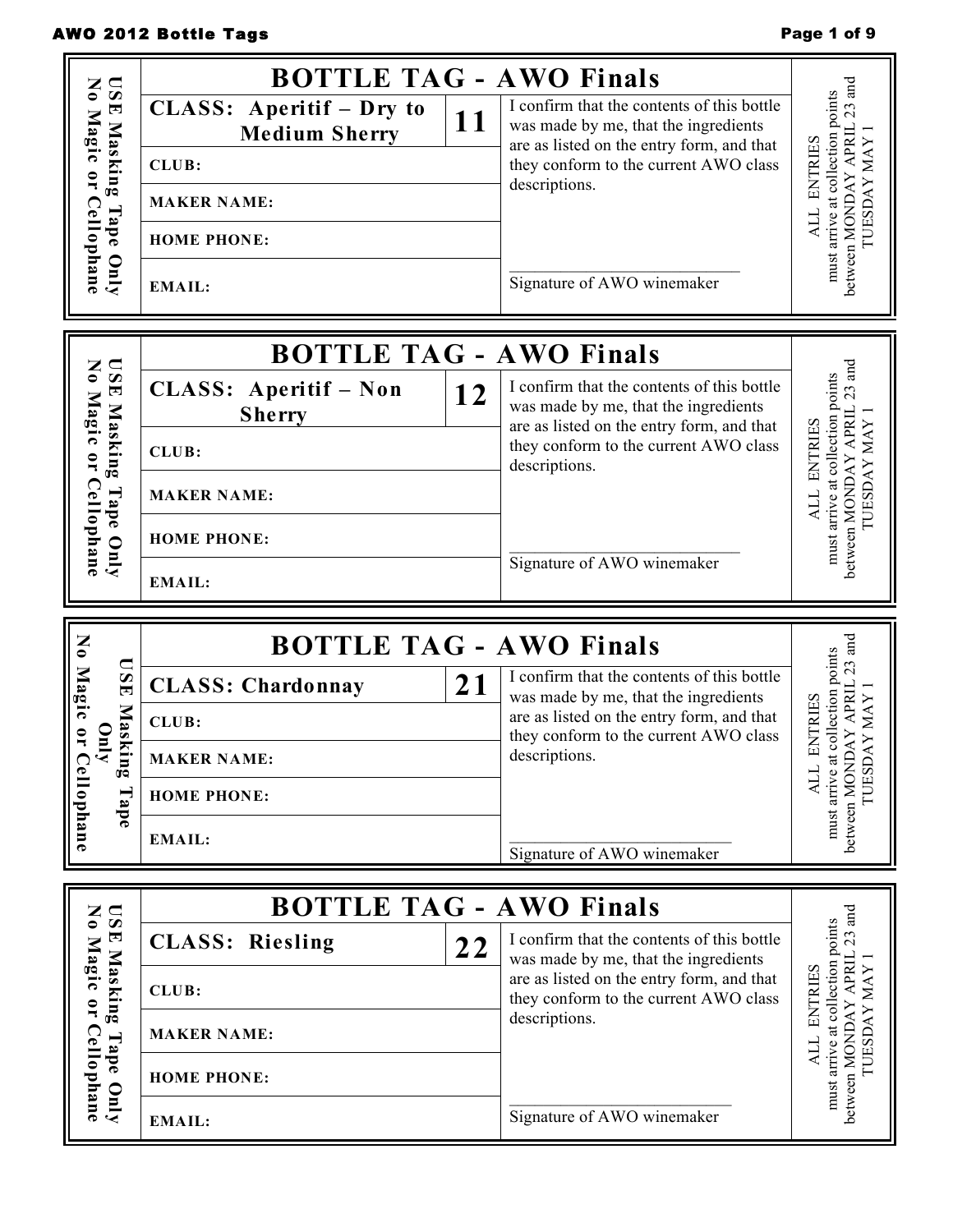# AWO 2012 Bottle Tags **Page 2 of 9** and 2012 Bottle Tags

| $\overline{\mathbf{S}}$<br>Z<br>$\bullet$<br>国<br>Magi<br>Masking<br>౧<br>∺<br>Cellophane<br>Tape<br>Qm | <b>BOTTLE TAG - AWO Finals</b><br><b>CLASS: White Non</b><br>Vinifera<br>(Formerly White Hybrid)<br>CLUB:<br><b>MAKER NAME:</b><br><b>HOME PHONE:</b><br><b>EMAIL:</b> | 23 | I confirm that the contents of this bottle<br>was made by me, that the ingredients<br>are as listed on the entry form, and that<br>they conform to the current AWO class<br>descriptions.<br>Signature of AWO winemaker | between MONDAY APRIL 23 and<br>must arrive at collection points<br>ENTRIES<br><b>MAY</b><br><b>TUESDAY</b><br>ALL |
|---------------------------------------------------------------------------------------------------------|------------------------------------------------------------------------------------------------------------------------------------------------------------------------|----|-------------------------------------------------------------------------------------------------------------------------------------------------------------------------------------------------------------------------|-------------------------------------------------------------------------------------------------------------------|
| $\overline{\mathbf{S}}$<br>Z                                                                            | <b>BOTTLE TAG - AWO Finals</b>                                                                                                                                         |    |                                                                                                                                                                                                                         |                                                                                                                   |
| $\bullet$<br>国<br>Mag                                                                                   | <b>CLASS: Gewurztraminer</b>                                                                                                                                           | 24 | I confirm that the contents of this bottle<br>was made by me, that the ingredients                                                                                                                                      | $23$ and<br>at collection points                                                                                  |
| Masking<br>౧                                                                                            | CLUB:                                                                                                                                                                  |    | are as listed on the entry form, and that<br>they conform to the current AWO class                                                                                                                                      | ENTRIES                                                                                                           |
| ∹<br>$\mathbf{C}$<br>Tape                                                                               | <b>MAKER NAME:</b>                                                                                                                                                     |    | descriptions.                                                                                                                                                                                                           | between MONDAY APRIL<br><b>IUESDAY MAY</b><br>ALL<br>arrive<br>must                                               |
| llophane                                                                                                | <b>HOME PHONE:</b>                                                                                                                                                     |    |                                                                                                                                                                                                                         |                                                                                                                   |
| یع                                                                                                      | Dml<br><b>EMAIL:</b>                                                                                                                                                   |    | Signature of AWO winemaker                                                                                                                                                                                              |                                                                                                                   |
|                                                                                                         |                                                                                                                                                                        |    |                                                                                                                                                                                                                         |                                                                                                                   |
|                                                                                                         | <b>BOTTLE TAG - AWO Finals</b>                                                                                                                                         |    |                                                                                                                                                                                                                         |                                                                                                                   |
| $\overline{\mathbf{S}}$<br>茵                                                                            | <b>CLASS: Other White</b>                                                                                                                                              | 25 | I confirm that the contents of this bottle<br>was made by me, that the ingredients                                                                                                                                      | $.23$ and                                                                                                         |
| No Magic                                                                                                | CLUB:                                                                                                                                                                  |    | are as listed on the entry form, and that                                                                                                                                                                               |                                                                                                                   |
| Maski<br>$\overline{a}$<br>$\overline{\mathbf{u}}$                                                      | <b>MAKER NAME:</b>                                                                                                                                                     |    | they conform to the current AWO class<br>descriptions.                                                                                                                                                                  | collection points<br>JAY APRIL<br>ENTRIES<br>AY MAY                                                               |
| $\mathbf{u}_\mathbf{c}$                                                                                 | <b>HOME PHONE:</b>                                                                                                                                                     |    |                                                                                                                                                                                                                         | TUESD<br><b>ALL</b>                                                                                               |
| Cellophane<br>Tape                                                                                      | <b>EMAIL:</b>                                                                                                                                                          |    | Signature of AWO winemaker                                                                                                                                                                                              | must arrive at<br>between MONL                                                                                    |
|                                                                                                         |                                                                                                                                                                        |    |                                                                                                                                                                                                                         |                                                                                                                   |
| $\overline{\mathbf{S}}$<br>$\bullet$<br>티                                                               | <b>BOTTLE TAG - AWO Finals</b><br><b>CLASS: White Blend</b>                                                                                                            |    | I confirm that the contents of this bottle                                                                                                                                                                              |                                                                                                                   |
| ౧                                                                                                       | CLUB:                                                                                                                                                                  | 26 | was made by me, that the ingredients<br>are as listed on the entry form, and that                                                                                                                                       |                                                                                                                   |
| Masking<br>∺                                                                                            | <b>MAKER NAME:</b>                                                                                                                                                     |    | they conform to the current AWO class<br>descriptions.                                                                                                                                                                  | <b>ENTRIES</b>                                                                                                    |
| Cel<br>Tape<br>lophane<br>Vnly                                                                          | <b>HOME PHONE:</b>                                                                                                                                                     |    |                                                                                                                                                                                                                         | between MONDAY APRIL 23 and<br>must arrive at collection points<br><b>IUESDAY MAY</b><br>ALL                      |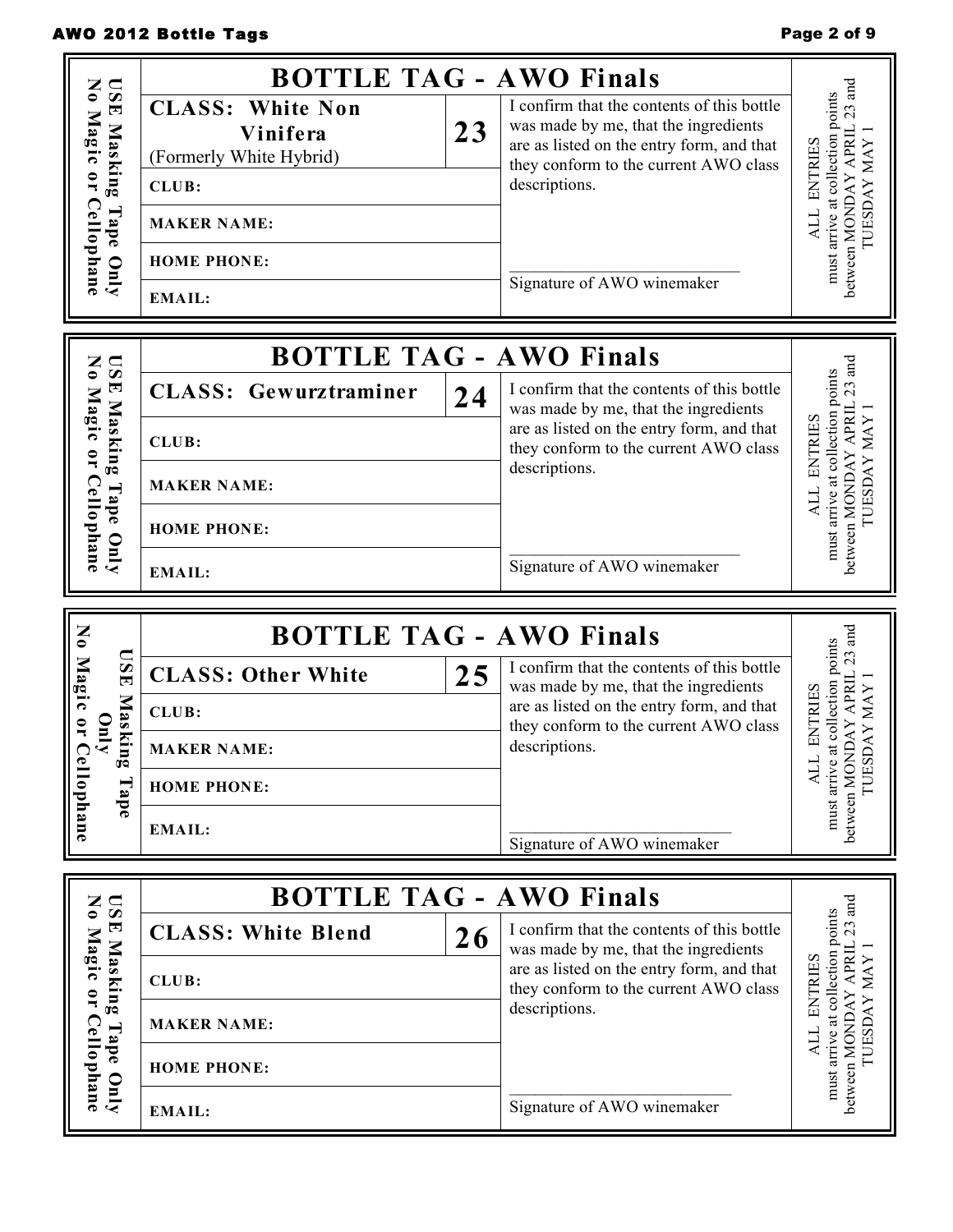| $\mathbf{C}$                                                                                         |                                                                              |               | <b>BOTTLE TAG - AWO Finals</b>                                                                                                                                                            |                                                                                                     |
|------------------------------------------------------------------------------------------------------|------------------------------------------------------------------------------|---------------|-------------------------------------------------------------------------------------------------------------------------------------------------------------------------------------------|-----------------------------------------------------------------------------------------------------|
| $\Box$<br>$\overline{a}$<br>$\blacksquare$                                                           | CLASS: Rosé /<br><b>Blush</b>                                                | 31A or<br>31B | I confirm that the contents of this bottle<br>was made by me, that the ingredients<br>are as listed on the entry form, and that                                                           | $23\ \mathrm{and}$<br>arrive at collection points                                                   |
|                                                                                                      | CLUB:                                                                        |               | they conform to the current AWO class                                                                                                                                                     | ENTRIES                                                                                             |
| Masking                                                                                              | <b>MAKER NAME:</b>                                                           |               | descriptions.                                                                                                                                                                             | <b>LOESDAY MAY</b><br>ALL                                                                           |
|                                                                                                      | <b>HOME PHONE:</b>                                                           |               |                                                                                                                                                                                           |                                                                                                     |
|                                                                                                      | Tape<br><b>EMAIL:</b>                                                        |               | Signature of AWO winemaker                                                                                                                                                                | between MONDAY APRIL<br>must                                                                        |
|                                                                                                      |                                                                              |               | <b>BOTTLE TAG - AWO Finals</b>                                                                                                                                                            |                                                                                                     |
| $\mathbf{S} \mathbf{S}$<br>$\bullet$<br>国<br>Magi<br>Masking<br>$\ddot{\phantom{1}}$<br>$\mathbf{r}$ | <b>CLASS: Red Bordeaux</b><br><b>Style</b><br>(Formerly Cab family)<br>CLUB: | 41            | I confirm that the contents of this bottle<br>was made by me, that the ingredients<br>are as listed on the entry form, and that<br>they conform to the current AWO class<br>descriptions. | must arrive at collection points between<br>MONDAY APRIL 23 and TUESDAY<br><b>ENTRIES</b>           |
| $\mathbf{G}$<br>Tape                                                                                 | <b>MAKER NAME:</b>                                                           |               |                                                                                                                                                                                           | <b>MAY</b><br>ALL                                                                                   |
| Uophane<br>Vnly<br><b>HOME PHONE:</b>                                                                |                                                                              |               | Signature of AWO winemaker                                                                                                                                                                |                                                                                                     |
|                                                                                                      | <b>EMAIL:</b>                                                                |               |                                                                                                                                                                                           |                                                                                                     |
| $\overline{\mathbf{S}}$<br>Z<br>$\bullet$                                                            |                                                                              |               | <b>BOTTLE TAG - AWO Finals</b>                                                                                                                                                            | $23$ and                                                                                            |
| E Maski<br>Magic                                                                                     | <b>CLASS: Pinot / Gamay</b>                                                  |               | I confirm that the contents of this bottle                                                                                                                                                |                                                                                                     |
|                                                                                                      | Family                                                                       | 42            | was made by me, that the ingredients                                                                                                                                                      |                                                                                                     |
| $\mathbb{I}^{\mathfrak{g}}$<br>₹                                                                     | CLUB:                                                                        |               | are as listed on the entry form, and that<br>they conform to the current AWO class                                                                                                        | Y APRIL<br>TRIES<br><b>MAY</b>                                                                      |
|                                                                                                      | <b>MAKER NAME:</b>                                                           |               | descriptions.                                                                                                                                                                             | Ĕ                                                                                                   |
| Tape                                                                                                 | <b>HOME PHONE:</b>                                                           |               |                                                                                                                                                                                           | <b>LYVGSEQL</b><br><b>ALL</b>                                                                       |
| lophane<br>$Qm$ y                                                                                    | <b>EMAIL:</b>                                                                |               | Signature of AWO winemaker                                                                                                                                                                | must arrive at collection points<br>between MONDA!                                                  |
|                                                                                                      |                                                                              |               |                                                                                                                                                                                           |                                                                                                     |
| $\overline{\mathbf{S}}$<br>$\blacktriangleright$<br>Magı<br>౧                                        | <b>CLASS: Red Non Vinifera</b><br>(Formerly Red Hybrid)                      | 43            | <b>BOTTLE TAG - AWO Finals</b><br>I confirm that the contents of this bottle<br>was made by me, that the ingredients<br>are as listed on the entry form, and that                         |                                                                                                     |
| Masking                                                                                              | CLUB:                                                                        |               | they conform to the current AWO class<br>descriptions.                                                                                                                                    | ENTRIES                                                                                             |
| Cel                                                                                                  | <b>MAKER NAME:</b>                                                           |               |                                                                                                                                                                                           |                                                                                                     |
| Tape Only<br>lophane                                                                                 | <b>HOME PHONE:</b>                                                           |               |                                                                                                                                                                                           | between MONDAY APRIL 23 and<br>must arrive at collection points<br><b>TUESDAY MAY</b><br><b>ALL</b> |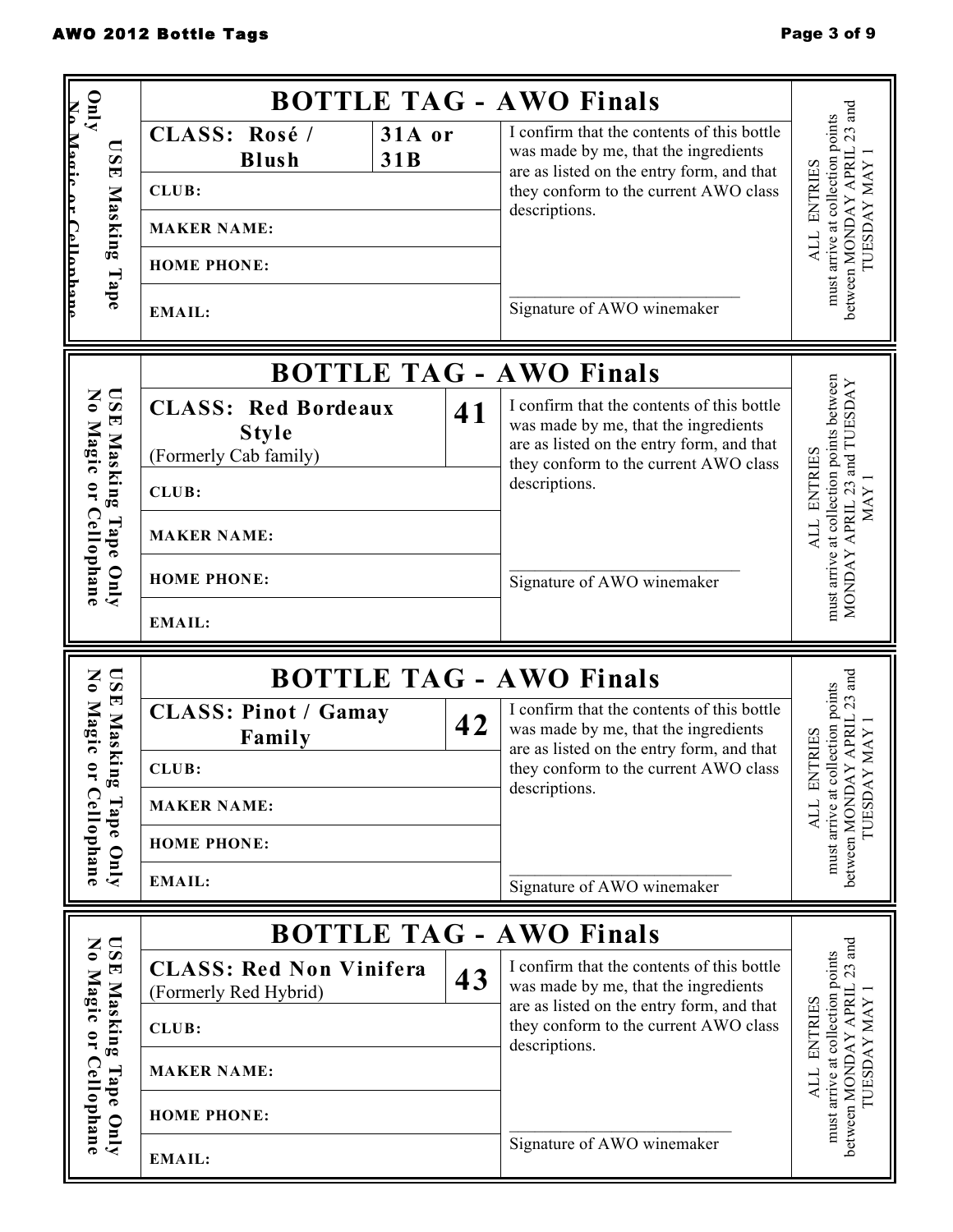| $\Box$<br>Z<br>$\mathbf{v}$                                   | <b>BOTTLE TAG - AWO Finals</b>                                      |                                                                                                                                 | and                                                      |
|---------------------------------------------------------------|---------------------------------------------------------------------|---------------------------------------------------------------------------------------------------------------------------------|----------------------------------------------------------|
| $\overline{\bullet}$<br>$\blacksquare$<br>Magic or Cellophane | <b>CLASS: Red Rhone Style</b><br>44<br>(Formerly Syrah/Rhone Blend) | I confirm that the contents of this bottle<br>was made by me, that the ingredients<br>are as listed on the entry form, and that | must arrive at collection points<br>23                   |
| Masking                                                       | CLUB:                                                               | they conform to the current AWO class                                                                                           | <b>ENTRIES</b>                                           |
|                                                               | <b>MAKER NAME:</b>                                                  | descriptions.                                                                                                                   |                                                          |
| Tape                                                          | <b>HOME PHONE:</b>                                                  |                                                                                                                                 | between MONDAY APRIL<br><b>TUESDAY MAY</b><br><b>ALL</b> |
| Qnly                                                          | <b>EMAIL:</b>                                                       | Signature of AWO winemaker                                                                                                      |                                                          |
| $\frac{1}{N}$                                                 | <b>BOTTLE TAG - AWO Finals</b>                                      |                                                                                                                                 | and                                                      |
| 国<br>Magic                                                    | <b>CLASS: Other Red</b><br>45                                       | I confirm that the contents of this bottle<br>was made by me, that the ingredients                                              | arrive at collection points<br>23                        |
| Masking<br>$\overline{\phantom{a}}$                           | CLUB:                                                               | are as listed on the entry form, and that<br>they conform to the current AWO class                                              | between MONDAY APRIL<br><b>ENTRIES</b><br>TUESDAY MAY    |
| Tape                                                          | <b>MAKER NAME:</b>                                                  | descriptions.                                                                                                                   | <b>ALL</b>                                               |
| Cellophane<br>Vnly                                            | <b>HOME PHONE:</b>                                                  |                                                                                                                                 | must                                                     |
|                                                               | <b>EMAIL:</b>                                                       | Signature of AWO winemaker                                                                                                      |                                                          |
| $\mathbf{N}$<br>$\mathbf{S}$                                  | <b>BOTTLE TAG - AWO Finals</b>                                      |                                                                                                                                 | $23$ and                                                 |
| 틴<br>Magic or                                                 | <b>CLASS: Red Blend</b><br>46                                       | I confirm that the contents of this bottle<br>was made by me, that the ingredients                                              | collection points                                        |
| Masking                                                       | CLUB:                                                               | are as listed on the entry form, and that<br>they conform to the current AWO class                                              | between MONDAY APRIL<br><b>AYMAY</b><br>ENTRIES          |
| Tape                                                          | <b>MAKER NAME:</b>                                                  | descriptions.                                                                                                                   | TUESD.<br><b>ALL</b>                                     |
| Cellophane                                                    | <b>HOME PHONE:</b>                                                  |                                                                                                                                 | must arrive at                                           |
| Qnly                                                          | <b>EMAIL:</b>                                                       | Signature of AWO winemaker                                                                                                      |                                                          |
|                                                               | <b>BOTTLE TAG - AWO Finals</b>                                      |                                                                                                                                 |                                                          |
| No Magi<br><b>ISE</b><br>Mas                                  | <b>CLASS: Dessert</b><br>51                                         | I confirm that the contents of this bottle<br>was made by me, that the ingredients<br>are as listed on the entry form, and that | PRIL 23 and<br>ction points<br>LES<br>$\overline{AY}$    |

|                                              | $DVI$ LLE $IAU$ = $AWO$ Filials |    |                                                                                                                                 |       |
|----------------------------------------------|---------------------------------|----|---------------------------------------------------------------------------------------------------------------------------------|-------|
| <b>DSI</b><br>E<br>$\mathbf{a}_{\mathbf{g}}$ | <b>CLASS: Dessert</b>           | 51 | I confirm that the contents of this bottle<br>was made by me, that the ingredients<br>are as listed on the entry form, and that | ints  |
| ≒ ສ                                          | CLUB:                           |    | they conform to the current AWO class<br>descriptions.                                                                          | RIIES |
|                                              | <b>MAKER NAME:</b>              |    |                                                                                                                                 |       |
| ᇰ                                            | <b>HOME PHONE:</b>              |    |                                                                                                                                 |       |
|                                              | <b>EMAIL:</b>                   |    | Signature of AWO winemaker                                                                                                      |       |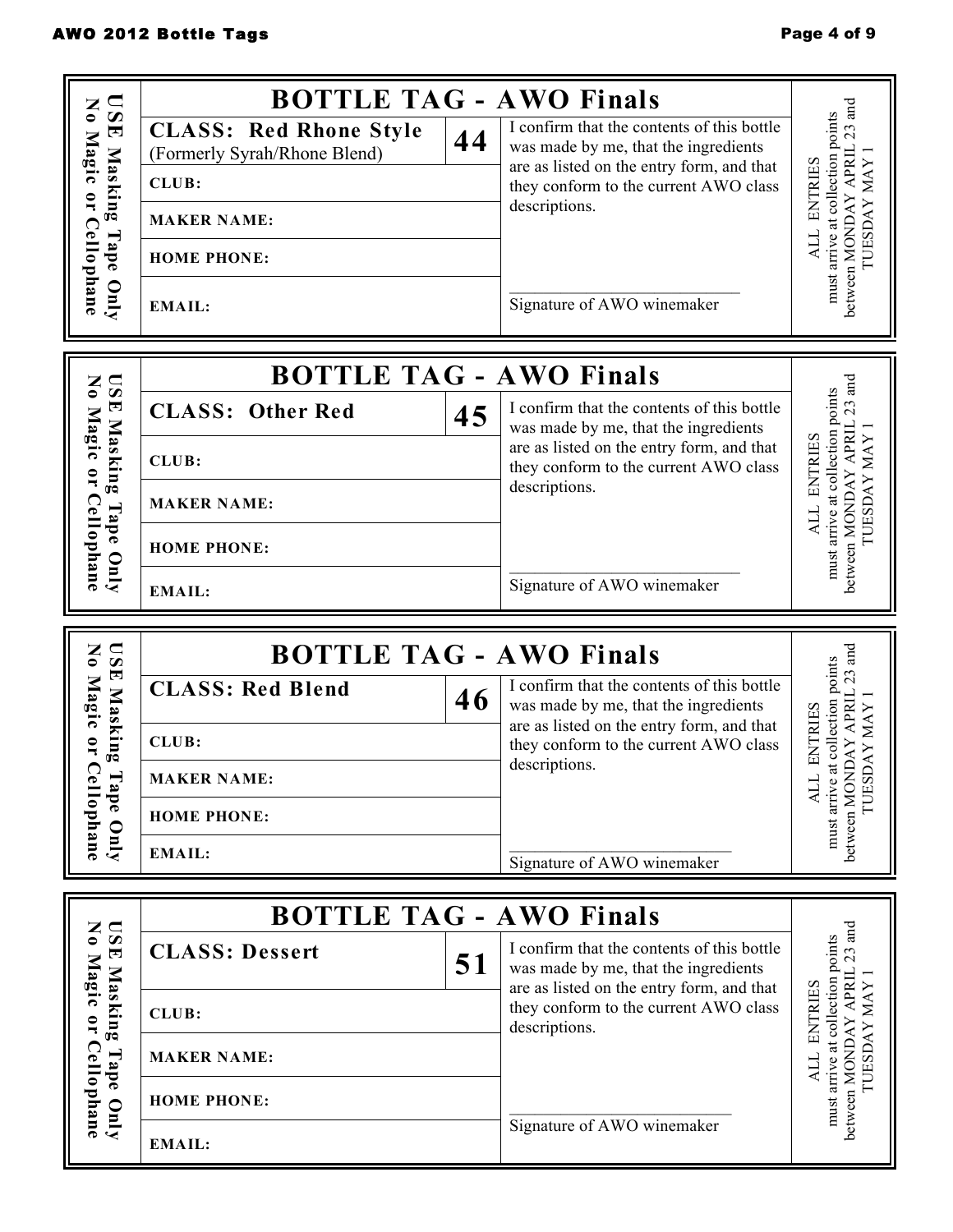## AWO 2012 Bottle Tags **Page 5 of 9** and 2012 Bottle Tags

| $\overline{\mathbf{S}}$<br>Z                                      |                                                      |    | <b>BOTTLE TAG - AWO Finals</b>                                                     |                                                                                                         |
|-------------------------------------------------------------------|------------------------------------------------------|----|------------------------------------------------------------------------------------|---------------------------------------------------------------------------------------------------------|
| $\bullet$<br>$\blacksquare$<br>Mag                                | <b>CLASS: Icewine Style</b>                          | 52 | I confirm that the contents of this bottle<br>was made by me, that the ingredients | $23$ and                                                                                                |
| Masking<br>౧                                                      | CLUB:                                                |    | are as listed on the entry form, and that<br>they conform to the current AWO class |                                                                                                         |
|                                                                   | <b>MAKER NAME:</b>                                   |    | descriptions.                                                                      | <b>ENTRIES</b><br><b>IUESDAY MAY</b>                                                                    |
| Tape                                                              | <b>HOME PHONE:</b>                                   |    |                                                                                    | ALL                                                                                                     |
| Cellophane<br>Qm                                                  | <b>EMAIL:</b>                                        |    |                                                                                    | must arrive at collection points<br>between MONDAY APRIL                                                |
|                                                                   |                                                      |    | Signature of AWO winemaker                                                         |                                                                                                         |
| Z                                                                 |                                                      |    | <b>BOTTLE TAG - AWO Finals</b>                                                     |                                                                                                         |
| $\overline{\mathbf{S}}$<br>$\bullet$<br>国<br>Mag                  | <b>CLASS: After Dinner</b>                           | 53 | I confirm that the contents of this bottle<br>was made by me, that the ingredients |                                                                                                         |
| Masking<br>C<br>$\mathbf{r}$                                      | CLUB:                                                |    | are as listed on the entry form, and that<br>they conform to the current AWO class | between MONDAY APRIL 23 and<br>must arrive at collection points<br><b>IUESDAY MAY</b><br><b>ENTRIES</b> |
|                                                                   | <b>MAKER NAME:</b>                                   |    | descriptions.                                                                      | ALL                                                                                                     |
|                                                                   | <b>Cellophane</b><br>Tape Only<br><b>HOME PHONE:</b> |    |                                                                                    |                                                                                                         |
|                                                                   | <b>EMAIL:</b>                                        |    |                                                                                    |                                                                                                         |
|                                                                   |                                                      |    |                                                                                    |                                                                                                         |
|                                                                   |                                                      |    | <b>BOTTLE TAG - AWO Finals</b>                                                     |                                                                                                         |
| $\overline{\mathbf{S}}$<br>茵                                      | <b>CLASS: Social</b>                                 | 61 | I confirm that the contents of this bottle                                         | $23$ and                                                                                                |
| No Magic                                                          | CLUB:                                                |    | was made by me, that the ingredients<br>are as listed on the entry form, and that  |                                                                                                         |
| Maskin<br>$\overline{\phantom{a}}$<br>$\hat{\mathbf{A}}$ and<br>œ | <b>MAKER NAME:</b>                                   |    | they conform to the current AWO class<br>descriptions.                             | at collection points<br><b>ENTRIES</b><br>DAY MAY                                                       |
|                                                                   | <b>HOME PHONE:</b>                                   |    |                                                                                    | <b>TUES</b><br>TTK                                                                                      |
| ellophane<br>Tape                                                 | <b>EMAIL:</b>                                        |    | Signature of AWO winemaker                                                         | between MONDAY APRIL<br>must arrive                                                                     |
|                                                                   |                                                      |    |                                                                                    |                                                                                                         |
| $\overline{\mathbf{S}}$<br>$\mathbf{N}$<br>国                      | <b>CLASS: Country Table</b>                          |    | <b>BOTTLE TAG - AWO Finals</b><br>I confirm that the contents of this bottle       | $23$ and                                                                                                |
| Mag                                                               | CLUB:                                                | 62 | was made by me, that the ingredients<br>are as listed on the entry form, and that  |                                                                                                         |
| Masking<br>$\bullet$<br>$C$ e                                     | <b>MAKER NAME:</b>                                   |    | they conform to the current AWO class<br>descriptions.                             | <b>ENTRIES</b>                                                                                          |
| Tape<br>lophane<br>$\sum_{k=1}^{n}$                               | <b>HOME PHONE:</b>                                   |    |                                                                                    | must arrive at collection points<br>between MONDAY APRIL<br>TUESDAY MAY<br><b>ALL</b>                   |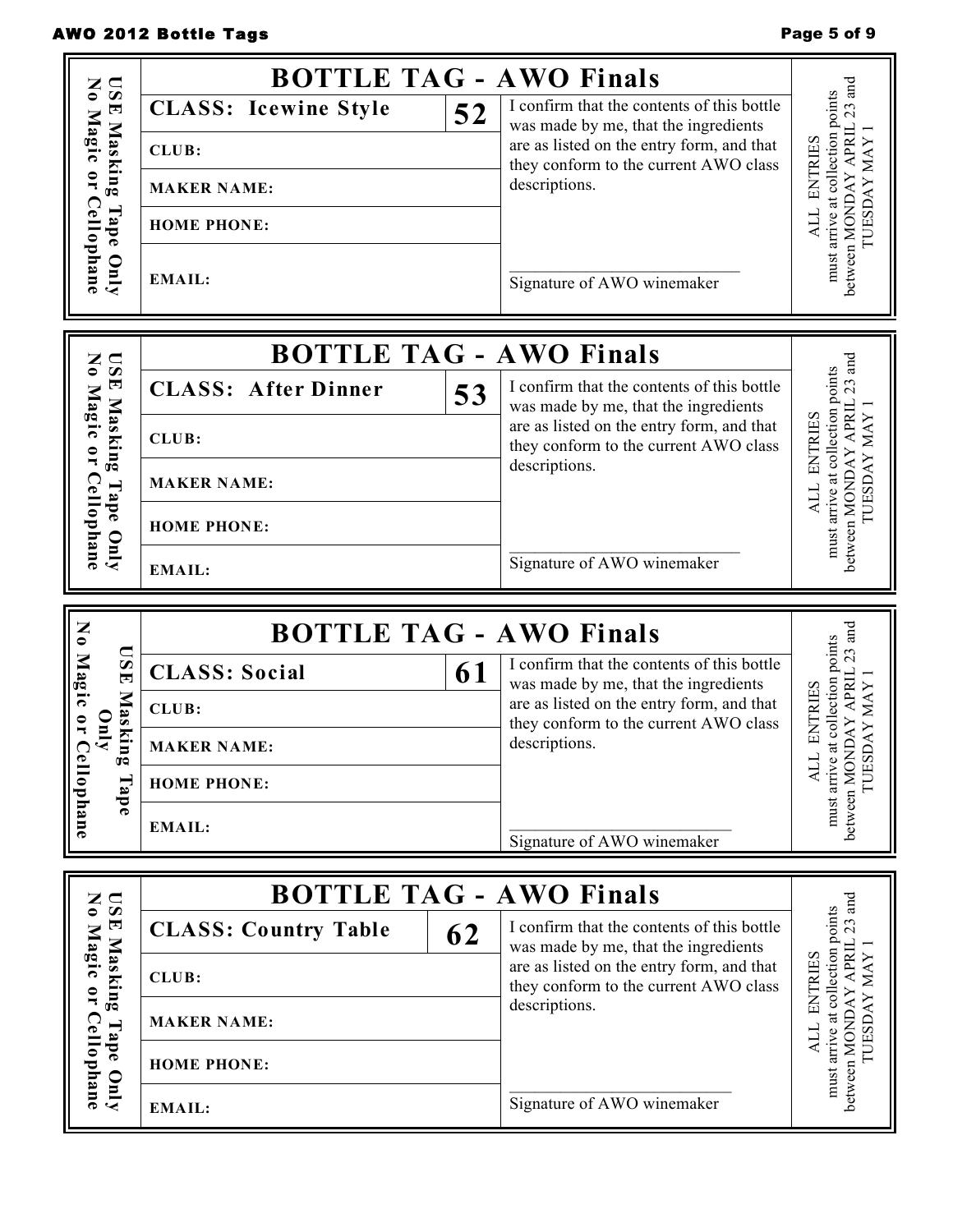## AWO 2012 Bottle Tags **Page 6 of 9** and 2012 Bottle Tags

|                                | <b>BOTTLE TAG - AWO Finals</b> |    |                                                                                    | ಡ            |
|--------------------------------|--------------------------------|----|------------------------------------------------------------------------------------|--------------|
| <b>DSE</b><br>No N<br>Magic    | <b>CLASS: Country Social</b>   | 63 | I confirm that the contents of this bottle<br>was made by me, that the ingredients | oints<br>23  |
| Maski<br>$\Xi$ .               | CLUB:                          |    | are as listed on the entry form, and that<br>they conform to the current AWO class | <b>RIIES</b> |
| Cel<br>$\overline{\mathbf{a}}$ | <b>MAKER NAME:</b>             |    | descriptions.                                                                      |              |
| ह<br>lo phane                  | <b>HOME PHONE:</b>             |    |                                                                                    | must         |
| Vnly                           | EMAIL:                         |    | Signature of AWO winemaker                                                         |              |

| $\sum_{i=1}^{n}$              | <b>BOTTLE TAG - AWO Finals</b> |                                                                                    | and           |
|-------------------------------|--------------------------------|------------------------------------------------------------------------------------|---------------|
| ਦ                             | <b>CLASS: Sparkling</b><br>64  | I confirm that the contents of this bottle<br>was made by me, that the ingredients | oints         |
| Magic<br>Mas                  | CLUB:                          | are as listed on the entry form, and that<br>they conform to the current AWO class | ទ             |
| $\sin g$<br>$\mathbf{L}$      | <b>MAKER NAME:</b>             | descriptions.                                                                      |               |
| ര<br>$\mathbf{I}$ ap          | <b>HOME PHONE:</b>             |                                                                                    |               |
| ᇰ<br>hane<br>$\sum_{i=1}^{n}$ | <b>EMAIL:</b>                  | Signature of AWO winemaker                                                         | must<br>etwee |

| $z \subseteq$<br>$\bullet$ |                              | <b>BOTTLE TAG - AWO Finals</b>                                                     | ਬੂਬ         |
|----------------------------|------------------------------|------------------------------------------------------------------------------------|-------------|
| , ⊠<br>⊞<br>Magic          | <b>CLASS: Cider or Perry</b> | I confirm that the contents of this bottle<br>was made by me, that the ingredients | oints<br>23 |
| Mas<br>$\mathbf{r}$        | CLUB:                        | are as listed on the entry form, and that<br>they conform to the current AWO class |             |
| $\mathbb{E}$<br>◠          | <b>MAKER NAME:</b>           | descriptions.                                                                      |             |
| ď<br>lophane               | <b>HOME PHONE:</b>           |                                                                                    | must        |
| Vnly                       | EMAIL:                       | Signature of AWO winemaker                                                         | betwee      |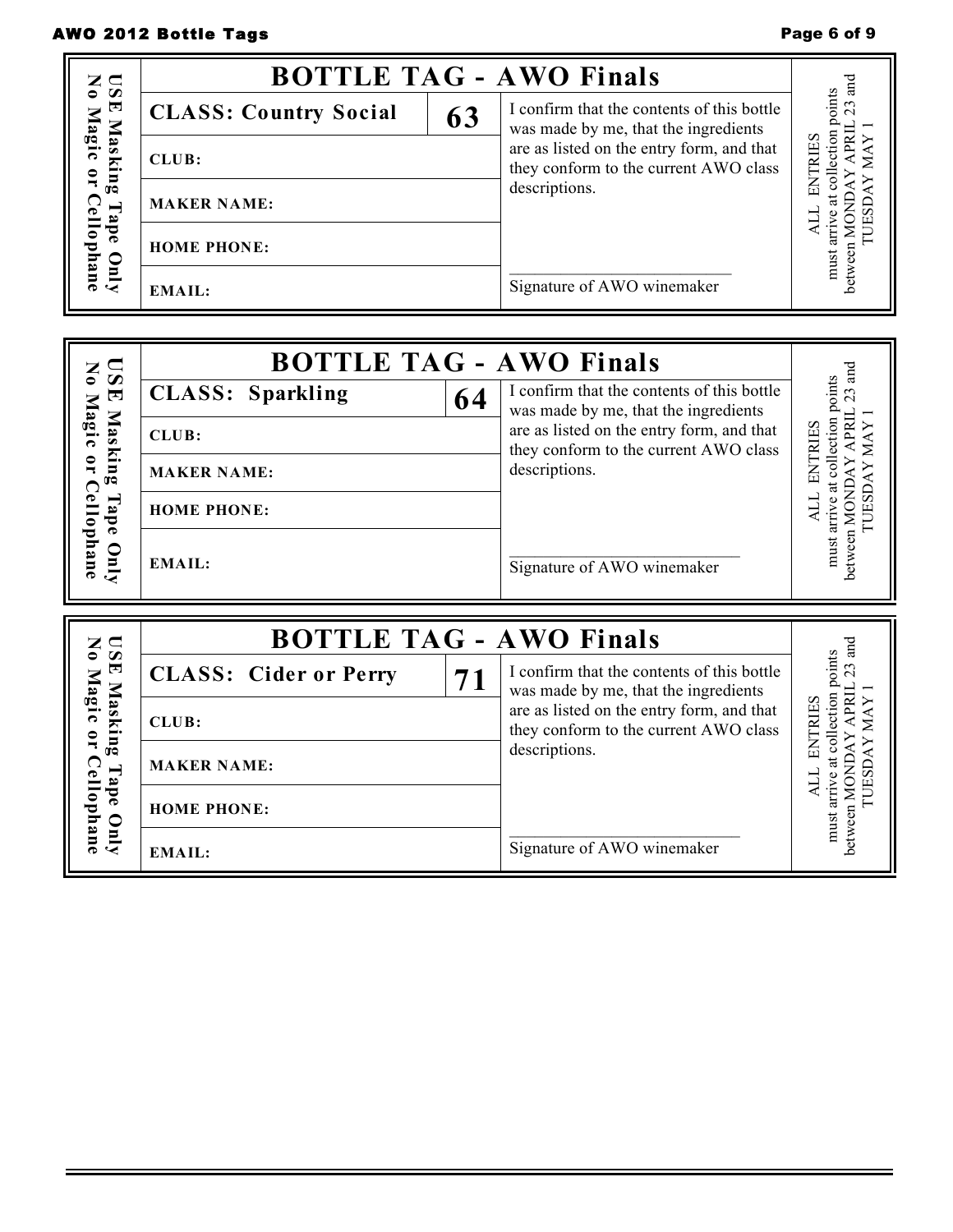## AWO 2012 Bottle Tags **Page 7 of 9** AWO 2012 Bottle Tags

|                                                        | <b>BOTTLE TAG - AWO Finals</b>                         |    |                                                                                                                                 |                                                                |
|--------------------------------------------------------|--------------------------------------------------------|----|---------------------------------------------------------------------------------------------------------------------------------|----------------------------------------------------------------|
| No Magic or Cellophane<br><b>ISE</b>                   | <b>CLASS: Light Lager &amp;</b><br><b>Hybrid Beers</b> | 81 | I confirm that the contents of this bottle<br>was made by me, that the ingredients<br>are as listed on the entry form, and that | must arrive at collection points between<br>and TUESDAY        |
| Masking                                                | Sub Class:                                             |    | they conform to the current AWO class                                                                                           |                                                                |
|                                                        | CLUB:                                                  |    | descriptions.                                                                                                                   | ALL ENTRIES<br>23<br>$\ensuremath{\text{MAX}}$<br><b>APRIL</b> |
| Tape                                                   | <b>MAKER NAME:</b>                                     |    |                                                                                                                                 |                                                                |
| Vnly                                                   | <b>HOME PHONE:</b>                                     |    | Signature of AWO winemaker                                                                                                      | <b>MONDAY</b>                                                  |
|                                                        | <b>EMAIL:</b>                                          |    |                                                                                                                                 |                                                                |
|                                                        |                                                        |    |                                                                                                                                 |                                                                |
|                                                        | <b>BOTTLE TAG - AWO Finals</b>                         |    |                                                                                                                                 |                                                                |
| No Magic or Cellophane<br>$\overline{\mathbf{S}}$<br>国 | <b>CLASS: Hop-Focused</b><br><b>Beers</b>              | 82 | I confirm that the contents of this bottle<br>was made by me, that the ingredients<br>are as listed on the entry form, and that | and TUESDAY MAY<br>must arrive at collection points between    |
| Masking                                                | <b>SUB CLASS:</b>                                      |    | they conform to the current AWO class<br>descriptions.                                                                          |                                                                |
|                                                        | CLUB:                                                  |    |                                                                                                                                 | <b>ENTRIES</b><br>23                                           |
| Tape                                                   | <b>MAKER NAME:</b>                                     |    |                                                                                                                                 | <b>ALL</b>                                                     |
| Vnly                                                   |                                                        |    |                                                                                                                                 |                                                                |
|                                                        | <b>HOME PHONE:</b>                                     |    | Signature of AWO winemaker                                                                                                      | MONDAY APRIL                                                   |

|                          | <b>BOTTLE TAG - AWO Finals</b>             |    |                                                                                                                                 |                             |
|--------------------------|--------------------------------------------|----|---------------------------------------------------------------------------------------------------------------------------------|-----------------------------|
| <b>DSI</b><br>더          | <b>CLASS: Malt-Focused</b><br><b>Beers</b> | 83 | I confirm that the contents of this bottle<br>was made by me, that the ingredients<br>are as listed on the entry form, and that | een<br>₹<br>betwe<br>Э      |
| Magic<br>Masking         | <b>SUB CLASS:</b>                          |    | they conform to the current AWO class                                                                                           | 0 <sub>int</sub><br>ې<br>۲۲ |
| $\overline{\phantom{a}}$ | CLUB:                                      |    | descriptions.                                                                                                                   | ction<br>Бuв                |
| င္ပြ<br>Tape             | <b>MAKER NAME:</b>                         |    |                                                                                                                                 | ಡ                           |
| lophane                  | <b>HOME PHONE:</b>                         |    | Signature of AWO winemaker                                                                                                      |                             |
| Vnly                     | <b>EMAIL:</b>                              |    |                                                                                                                                 | must arri<br><b>CINO</b>    |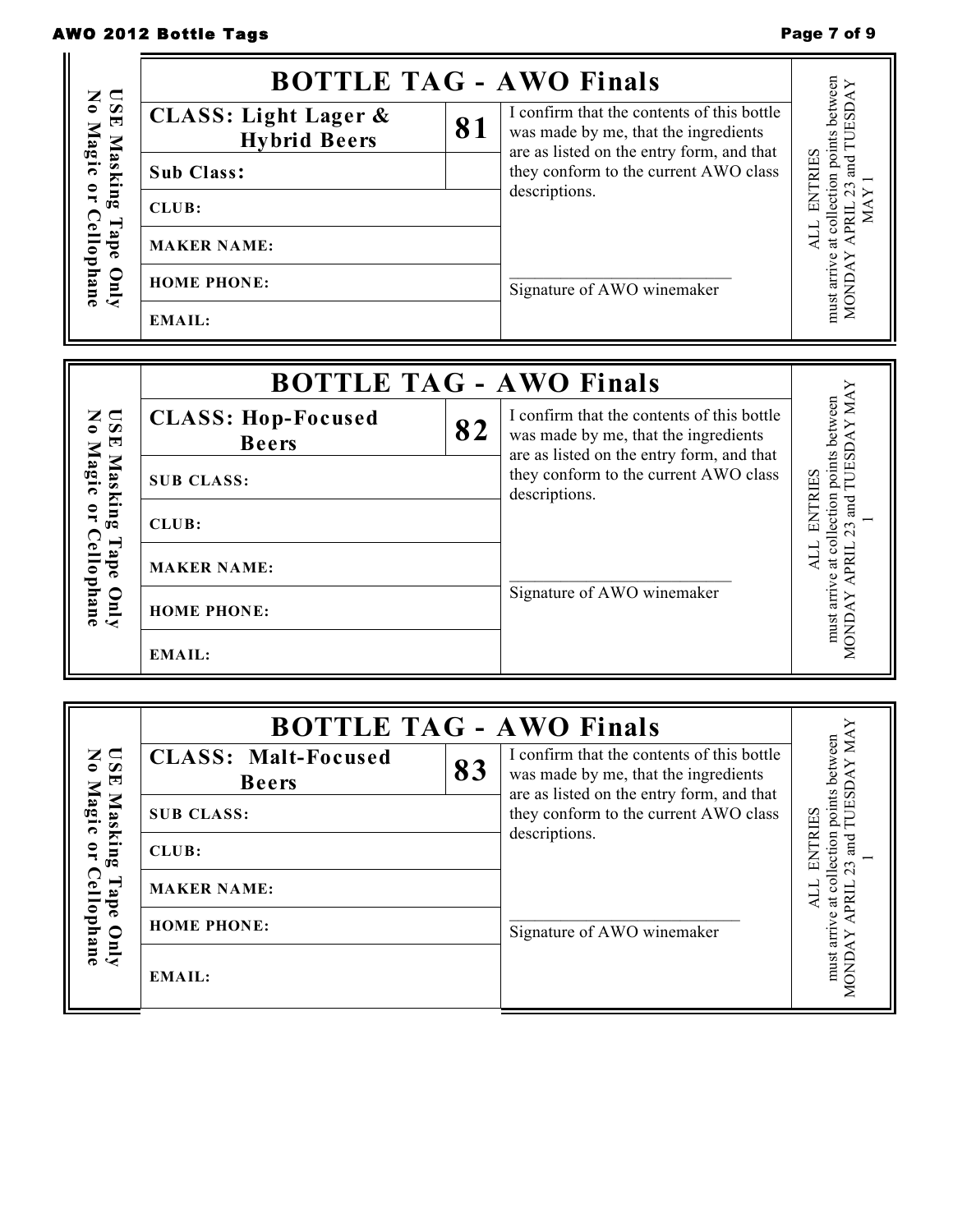| Page 8 of 9 |  |  |  |
|-------------|--|--|--|
|-------------|--|--|--|

|                                 | <b>BOTTLE TAG - AWO Finals</b>                     |    |                                                                                                                                 |                            |
|---------------------------------|----------------------------------------------------|----|---------------------------------------------------------------------------------------------------------------------------------|----------------------------|
| $\frac{1}{2}$<br>$\blacksquare$ | <b>CLASS: Roasted &amp;</b><br><b>Smoked Beers</b> | 84 | I confirm that the contents of this bottle<br>was made by me, that the ingredients<br>are as listed on the entry form, and that | oints between<br>d TUESDAY |
| Magic<br>Masking                | <b>SUB CLASS:</b>                                  |    | they conform to the current AWO class<br>descriptions.                                                                          |                            |
| $\overline{\phantom{a}}$        | CLUB:                                              |    |                                                                                                                                 |                            |
| <b>Cellophane</b><br>Tape       | <b>MAKER NAME:</b>                                 |    |                                                                                                                                 | ಡ                          |
| Qnly                            | <b>HOME PHONE:</b>                                 |    | Signature of AWO winemaker                                                                                                      | must arrive<br>MOND.       |
|                                 | <b>EMAIL:</b>                                      |    |                                                                                                                                 |                            |

|                                                                                                   | <b>BOTTLE TAG - AWO Finals</b>                    |    |                                                                                                                                 |                                           |
|---------------------------------------------------------------------------------------------------|---------------------------------------------------|----|---------------------------------------------------------------------------------------------------------------------------------|-------------------------------------------|
| USE<br>No l<br>Magic<br>Masking<br>$\mathbf{L}$<br>⊂<br>⊣<br>ellophane<br>ape<br>$\sum_{i=1}^{n}$ | <b>CLASS: Belgian &amp; Wheat</b><br><b>Beers</b> | 85 | I confirm that the contents of this bottle<br>was made by me, that the ingredients<br>are as listed on the entry form, and that | between<br>GS<br>on points<br><b>RIES</b> |
|                                                                                                   | <b>SUB CLASS:</b>                                 |    | they conform to the current AWO class                                                                                           |                                           |
|                                                                                                   | CLUB:                                             |    | descriptions.                                                                                                                   |                                           |
|                                                                                                   | <b>MAKER NAME:</b>                                |    |                                                                                                                                 |                                           |
|                                                                                                   | <b>HOME PHONE:</b>                                |    |                                                                                                                                 | $\frac{1}{2}$                             |
|                                                                                                   | <b>EMAIL:</b>                                     |    | Signature of AWO winemaker                                                                                                      | must arr<br>MOND                          |